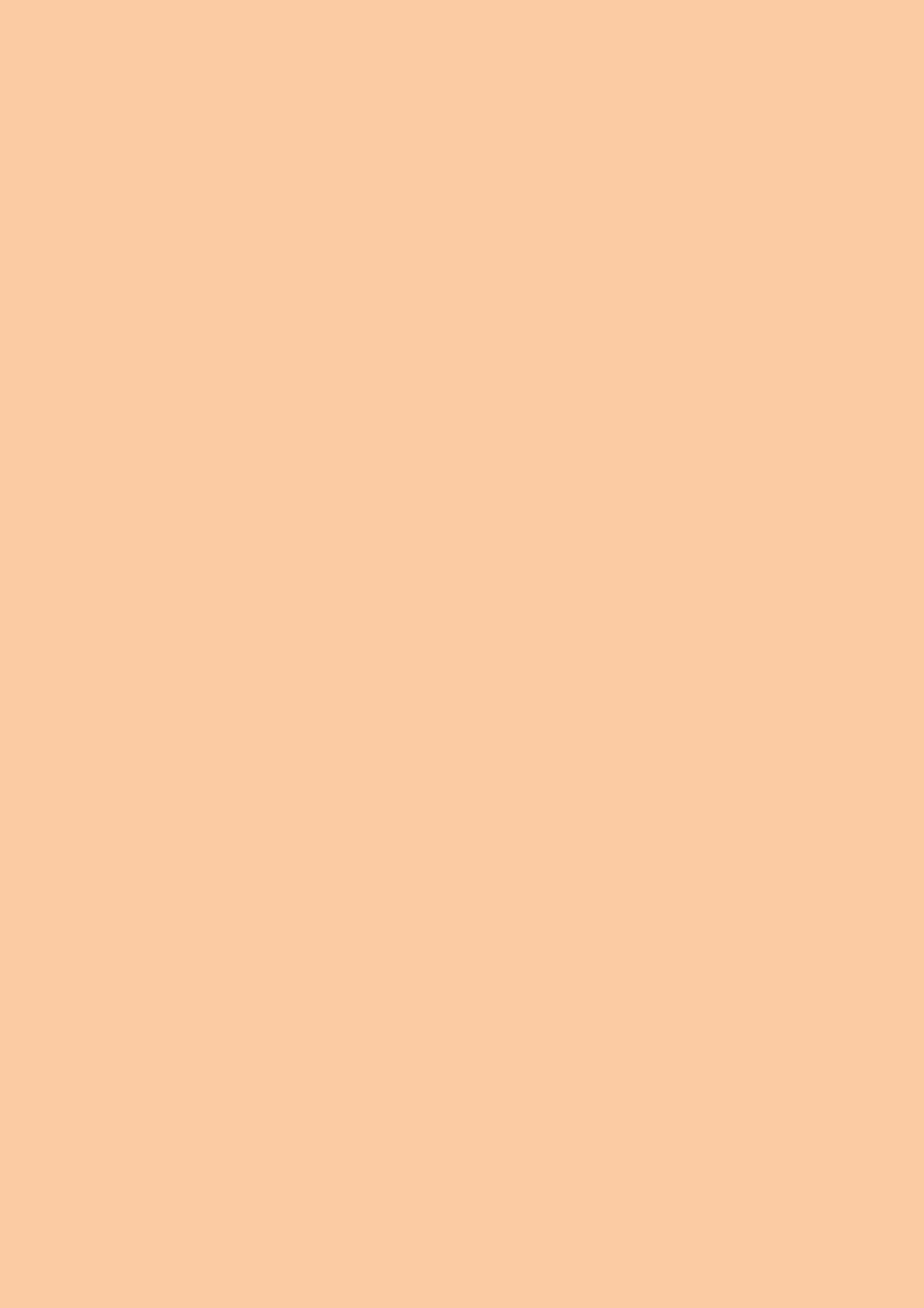## **Chapter**-**III: Implementation of Dial 100 System**

*The system suffered inherent deficiencies at the planning stage which impacted the ability of the system to deliver as could be evidenced in the delays in response. For instance, the number of First Response Vehicles to be deployed was arrived at on a simplistic assumption of one Vehicle per police station, without taking into account other factors that would affect response time like traffic and road conditions, crime rate as well as geographical conditions. Similarly, the work of dispatchers was fixed district-wise leading to skewed distribution of calls and consequently, delays in dispatch of calls.* 

*The project envisaged that a FRV will reach the scene within five minutes after a call in urban areas and within 30 minutes in rural areas. On an average, the FRVs reached the scene 24 minutes after a call in urban areas; it took 56 minutes in rural areas. Delays in dispatch were found in 90 per cent of events and delay in reaching of FRVs to the site were found in 65 per cent of events. Such delays also occurred in serious events like rape, domestic violence, kidnapping etc. The delays defeat the objective of dial 100 system to* 

*provide rapid response to distress calls. We noticed that there was no improvement in the response time to distress calls over the period 2016-19. The delayed responses were not appropriately analysed for remedial action by officers who were responsible for monitoring the operation of the system.* 



*Over the period 2016-20, Dial 100 received 102.9 lakh calls annually, of* 

Photo showing running First Response Vehicle

*which 20.7 lakh calls were found actionable. The gap of 82.2 lakh calls annually, representing 80 per cent of the calls were categorized as blank or prank or abusive calls or where the address could not be found. But no review was conducted of these unaddressed calls; the missed call desk was not established. Our analysis of the dump data provided by the department (containing data on 47.2 lakh calls pertaining to the period 2016-19)*  revealed that 79 per cent were either assigned a null value or invalid<sup>1</sup> value in dispatch of *FRVs. Thus out of every 100 calls made to the system, only 20 were categorised as* 

l

<sup>1</sup> Time of dispatch was prior to the dispatch assigned.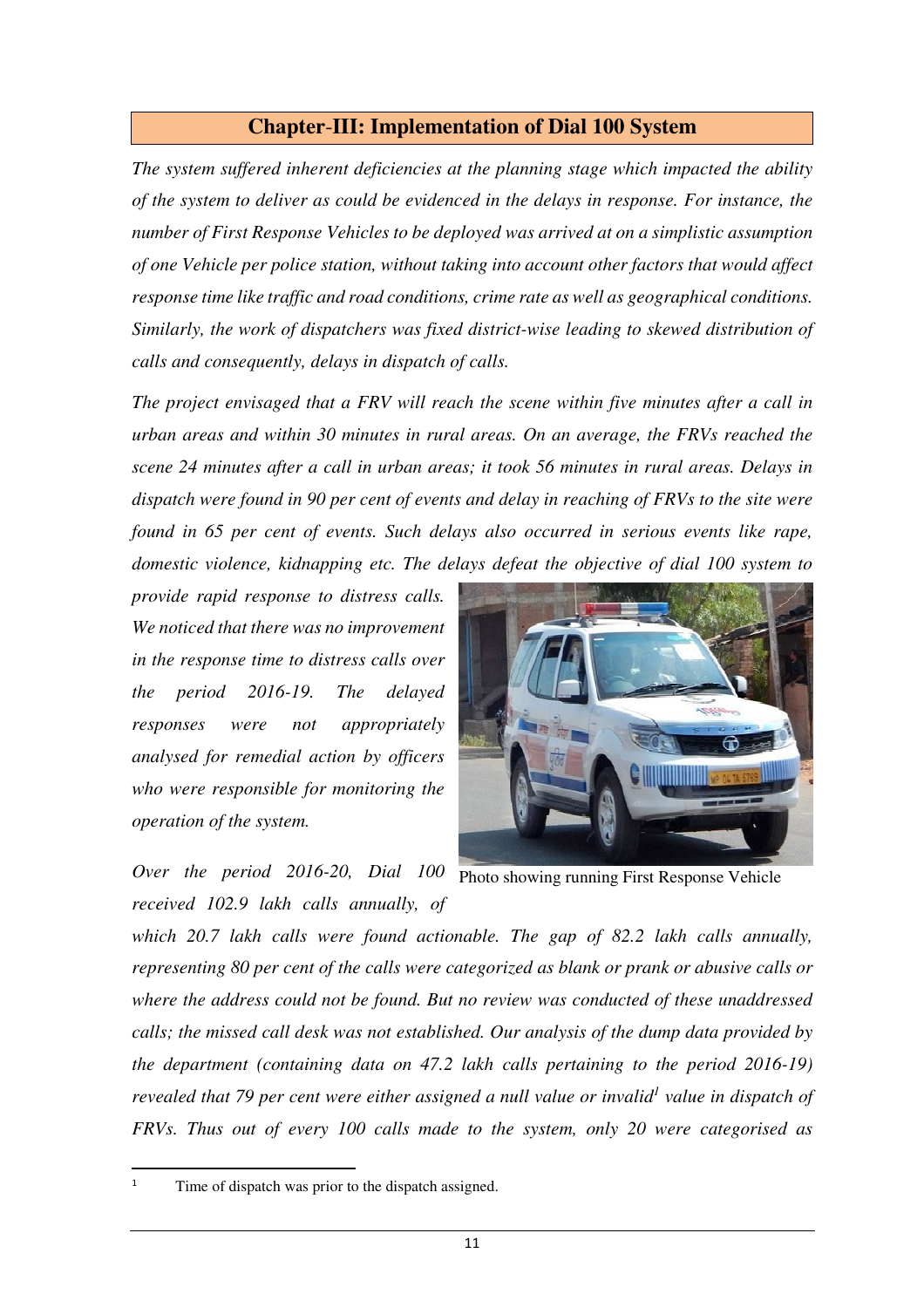*actionable and out of these actionable calls only two had valid data in the system that supported dispatch of a FRV. As a result of data inconsistencies, we could not draw an assurance on the correctness of the data provided for analysis in audit.* 

#### **3.1 Deployment of FRVs**

 $\overline{a}$ 

The department used the existing number of police stations (900) as the basis to arrive at the requirement of 1000 FRVs in 2013-14, thus providing at least one FRV per police station. This was to be done in a phased manner, with provision of 800 FRVs on 1 August 2015 and remaining 200 FRVs on 1 April 2016. However, on the date of Go Live on 1 November 2015, the System Integrator could deploy only 238 FRVs which was less than 25 *per cent* of the requirement and increased to the required 1000 FRVs after six to 11 months (March 2017) from the targeted dates (Chart 3.1).



The Government acknowledged (August 2021) the delay and stated that the implementation of the project involved various steps<sup>2</sup> which took more time than scheduled, because of which the Go-Live was delayed (1 November 2015) against the scheduled date of 20 August 2015. Penalty of  $\overline{\xi}$  35.42 lakhs were deducted from the bills of the System Integrator.

<sup>2</sup> Such as site preparedness for Call Centre, preparation of the GIS Database for Dial 100 and preparation of FRV jurisdiction by district police force. The FRVs were to be fitted with the Mobile Data Terminal (MDT) and the delivery of the MDT was delayed. All other processes like RTO registration, stickering of FRVs, training of drivers and supervisors were being performed by the respective organisations, which took more time as per the schedule.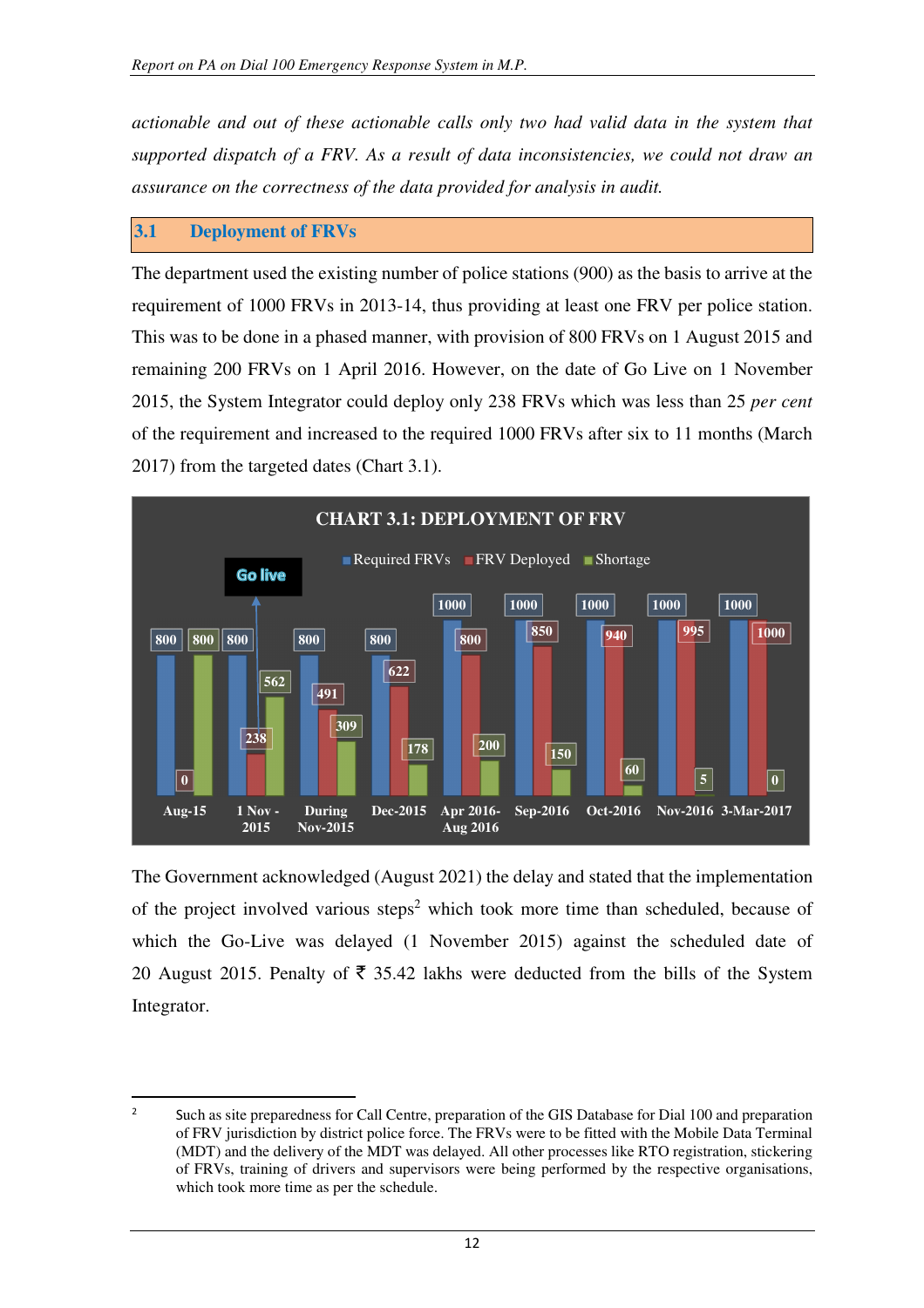## **3.1.1 Availability of FRVs**

The System Integrator was required to make available at least 95 *per cent* FRVs (950 out of 1000 FRVs) at any point of time as per contract. Further, the System Integrator was also required to replace any FRV, if the deployed FRV was not available for any reason such as repair, non-availability of driver, etc. Our analysis showed one to eight *per cent* of FRVs were off-road during January 2018 to September  $2020<sup>3</sup>$ . Against the permissible five *per cent* margin i.e., 49500 FRV days, we found that the non-availability of FRVs worked out to 29527 FRV days. Our physical verification (January/March 2021) of FRVs in eight selected districts revealed that 67 FRVs (24 *per cent*) out of total 274 FRVs deployed in these districts, were off-road. Further, out of 103 selected FRVs, 20 FRVs (19 *per cent*) were off-road for the period ranging between one and 111 days against which the System Integrator failed to provide any replacement FRV. Consequently, nearby FRVs were forced to share the workload.

The Government stated (August 2021) that in the event of unexpected increase in FRVs offroads throughout the project duration, the department issued warning letters to System Integrator. However, we noted that the meagre amount of penalty<sup>4</sup> did not have the salutary impact on provision of the contracted services.

## **3.2 Operational Performance of Dial 100 system**

Under the Dial 100, the dispatcher is required to dispatch the call to a FRV in one minute, and to the Mobile Data Terminal (MDT) system of the FRV as well as on web portal within three minutes. Dispatcher software assists in selection of FRV for dispatch and the dispatcher also finds the shortest route to guide FRV with the help of GIS based map. The FRV team— after receiving / acknowledging an event from the dispatcher —would reach the place of event (Scene) within five minutes in urban areas and within 30 minutes in rural areas. The following paragraphs detail our findings serially on (i) dispatch following a call and (ii) arrival of FRVs at the scene.

## **3.2.1 Dispatch of calls**

l

The Reports provided by the Department showed that the Dial 100 system received 514.4 lakh distress calls during the period January 2016 to September 2020 (Table 3.1).

<sup>3</sup> For November 2019 and January 2020, no data is available.

<sup>4</sup>  $\bar{\xi}$  500 per FRV per day from 31 to 45 days,  $\bar{\xi}$  1000 per FRV per day from 46 to 60 days and  $\bar{\xi}$  2000 per FRV per day more than 60 days.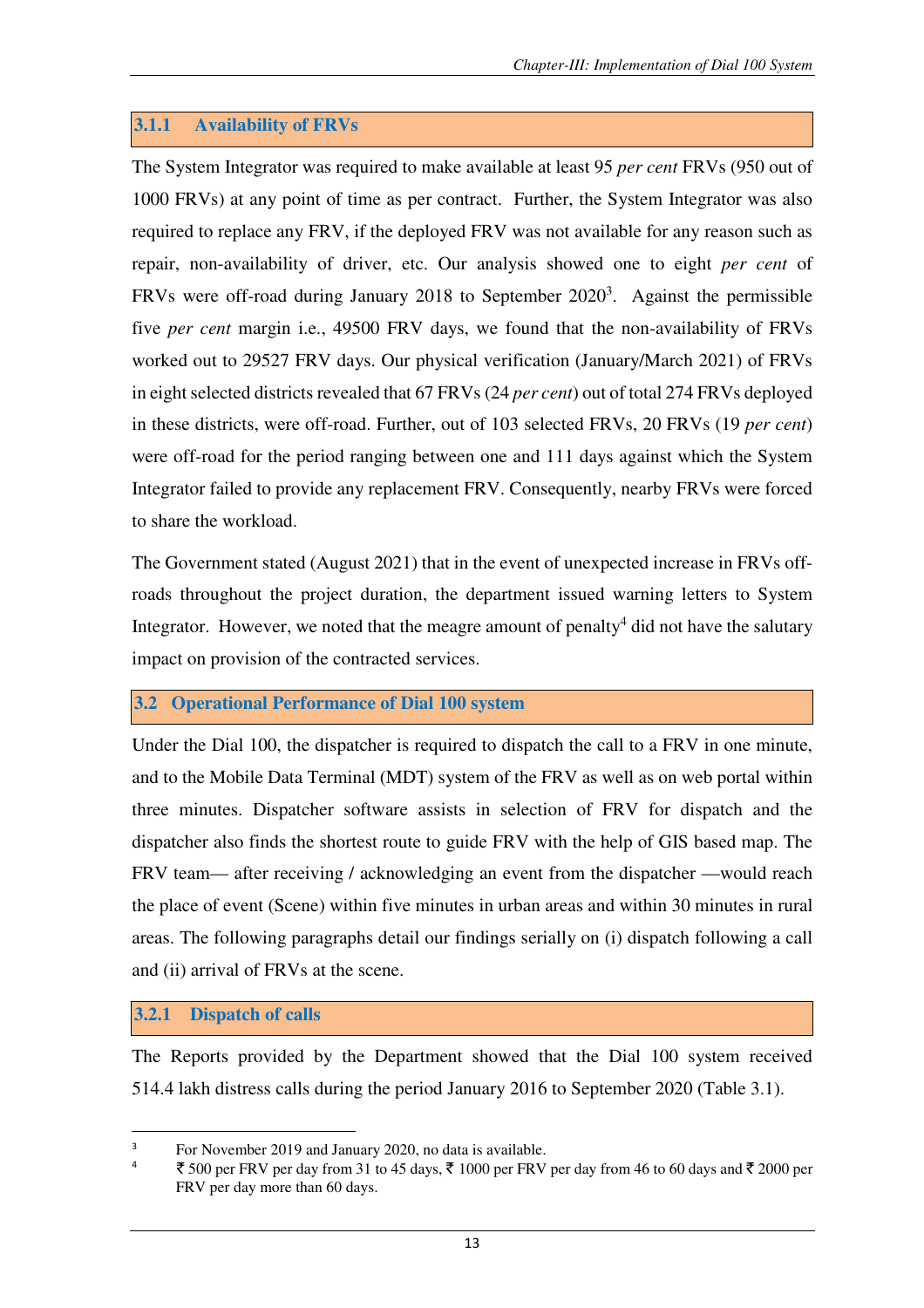| Year         | <b>Total calls</b> | Non-actionable <sup>5</sup> calls Actionable calls<br>(Per cent) | (Per cent) | <b>Dispatches</b><br>(Per cent) |
|--------------|--------------------|------------------------------------------------------------------|------------|---------------------------------|
| 2016         | 174.2              | 155.2(89)                                                        | 19.0(11)   | 17.4(92)                        |
| 2017         | 86.4               | 65.2(75)                                                         | 21.2(25)   | 21.1(99)                        |
| 2018         | 93.9               | 72.0(77)                                                         | 21.8(23)   | 21.8(99)                        |
| 2019         | 93.0               | 69.7(75)                                                         | 23.3(25)   | 22.3(96)                        |
| 2020         | 66.9               | 48.6(73)                                                         | 18.3(27)   | 17.3(94)                        |
| <b>Total</b> | 514.4              | 410.7(80)                                                        | 103.6(20)  | 99.9 (96)                       |

## **Table 3.1: Calls received at Dial 100 Call Centre**

(Numbers in lakh)

Source: MIS Reports provided by the Department.

Our analysis showed the following:

• Over the period 2016-20, Dial 100 received 102.9 lakh calls annually, of which 20.7 lakh calls were found actionable. The gap of 82.2 lakh calls annually, representing 80 *per cent* of the calls were categorized as blank or prank or abusive calls or where the address could not be found. The Department did not conduct any review of the calls to ensure that the calls categorized as non-actionable, were indeed non-actionable. Thus actionable calls formed only 20 *per cent* of the calls received in Dial 100, the incidence improving over the period 2016-20.

#### **Missed or Blank calls**

Dial 100 provided for a missed call desk which was to be established to verify missed calls and in case of doubt, FRV was to be dispatched for verification. Minimum three call back was to be done where from missed call was received. If the number was found switched off or out of coverage area, action was to be taken on such missed call. We noticed that missed call desk was not established and no action was taken on any of the missed or blank calls during 2015-2020. The Government attributed (August 2021) the lapse to heavy flow of calls. During the Exit Conference ACS, Home agreed that in case of call disconnection, the caller should be contacted back as it is possible that because of certain situation the caller may not be in a position to continue the call.

## **Recommendation 2:**

l

*The department may institute a mechanism for periodic review of calls categorized as nonactionable and establish the Missed Call desk.* 

<sup>5</sup> Blank calls, Prank, enquiry/abusive, etc.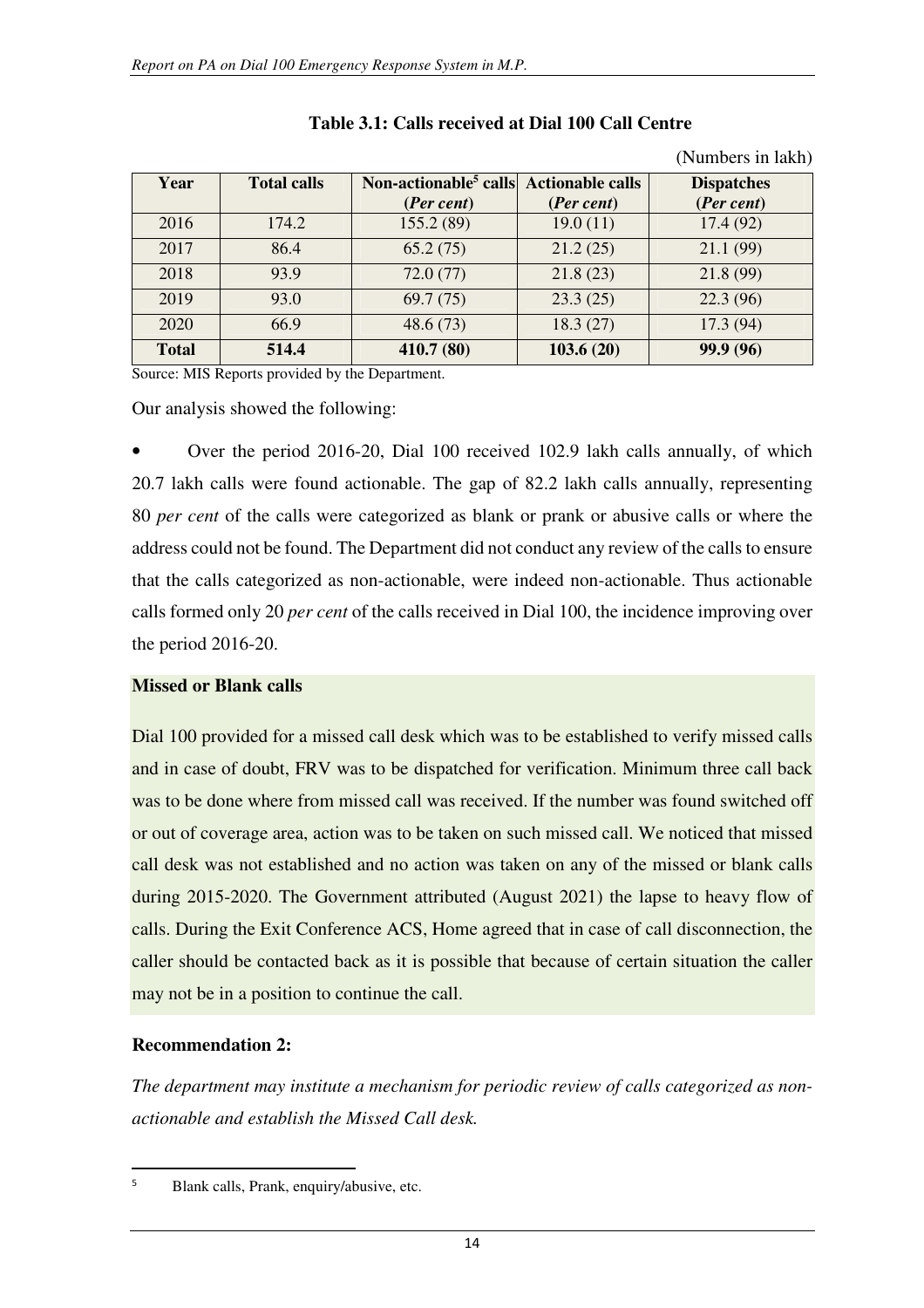(Numbers in lakh)

• The data derived from the system showed that 96 *per cent* of the actionable calls were dispatched to the FRVs. The data logged in the Call Centre (data dump) showed that the dispatch was 43 *per cent* (Table 3.2) lower than the numbers reported in the MIS during 2016-19. However, we noted improvement in the quality of the data over the period, with the difference brought down significantly to 25 *per cent* in 2018-19. The department stated that the difference could be because the dump data did not contain the data of call centre events, non-productive events and multiple dispatches of FRVs. We are of the opinion that without a reconciliation of data, the Department cannot draw an assurance that there was no actionable distress calls that was not provided a response.

| Year         | <b>Total events dispatched as</b> | <b>Total Events Dispatched as per the</b> | Difference (Per cent) |
|--------------|-----------------------------------|-------------------------------------------|-----------------------|
|              | per MIS                           | data logged (Per cent)                    |                       |
| 2016         | 17.4                              | 7.8(44.8)                                 | 9.6(55.2)             |
| 2017         | 21.1                              | 6.1(28.9)                                 | 15.0(71.1)            |
| 2018         | 21.8                              | 16.1(73.9)                                | 5.7(26.1)             |
| 2019         | 22.3                              | 17.2(77.1)                                | 5.1(22.9)             |
| <b>Total</b> | 82.6                              | 47.2(57.1)                                | 35.4(42.9)            |

**Table 3.2: Data mismatch**

Source: MIS Reports and Data provided by the Department.

• The data dump had null value in 76 *per cent* events dispatched and in respect of three *per cent* events, the time of dispatch was prior to the dispatch assigned (invalid data). Thus, we could analyse the data in respect of only 21 *per cent* events. Thus, out of every 100 calls made to the system, only 20 were categorized as actionable and out of these actionable calls only two (11.43 *per cent*) had valid data in the system that supported dispatch of FRVs. As a result of data inconsistencies, we could not draw an assurance on the correctness of the data provided.

The Project Management Consultant did not ensure that complete and useable data was generated to monitor the service level provided by the System Integrator.

## **Recommendation 3:**

*The department may examine the causes behind data inconsistencies and ensure that clean and complete data is available for supervisory review.* 

• Our analysis of the data dump (Table 3.3) showed that the requirement of a dispatch within three minutes of a call was achieved in less than 22 *per cent* of the calls, with no significant improvement over time. Around 75 *per cent* of the calls were dispatched within four to 60 minutes, 24 *per cent* of calls dispatched within 61 to 180 minutes and few calls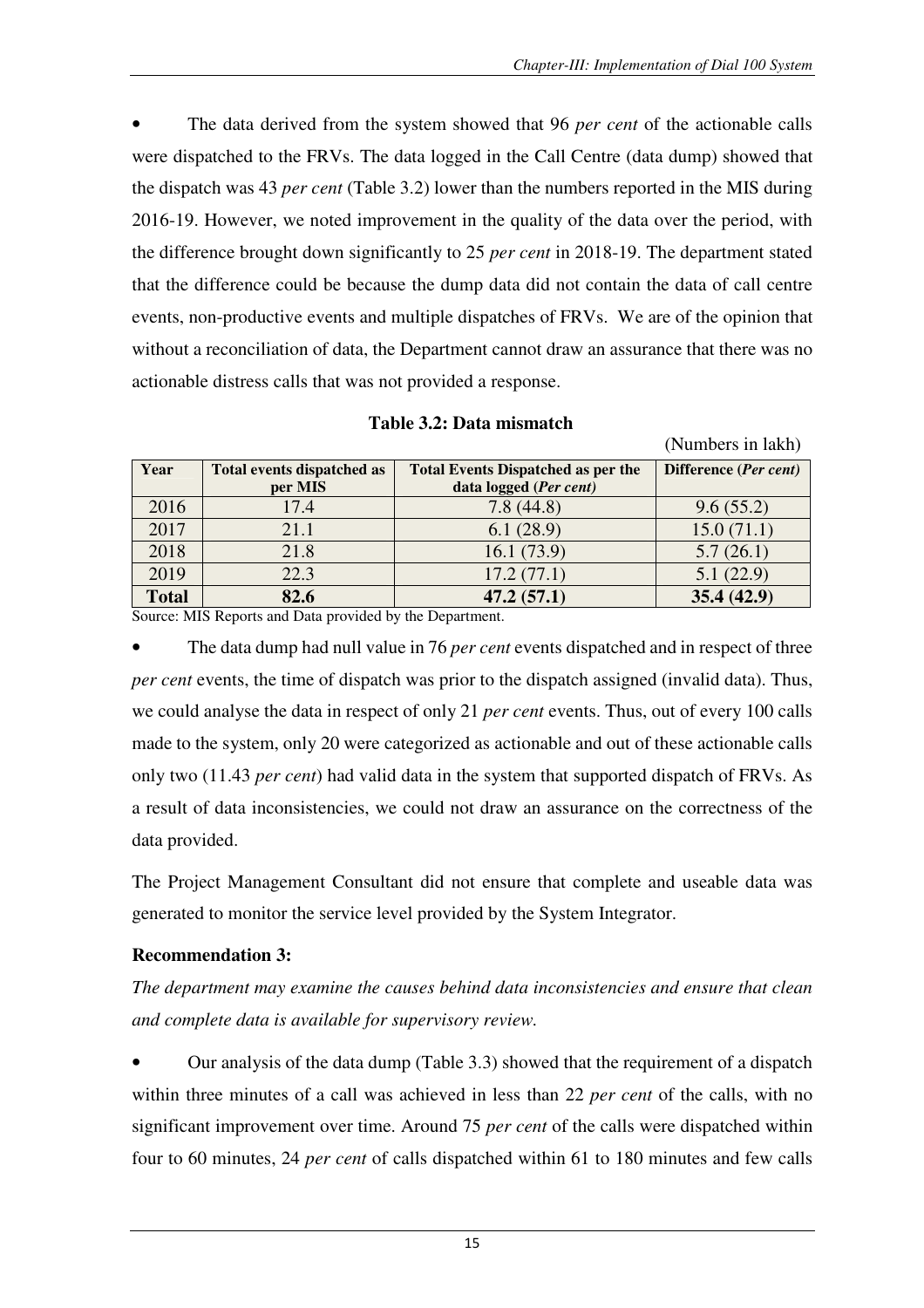dispatched up to 12 hours (Table 3.4). There were significant delays even in serious events like rape, domestic violence, kidnap of female etc. as shown in the Chart 3.2. Delay in dispatches noticed during the period 2016-19 involved serious crimes like rape (302), attempt to rape (825), female kidnapping (1,130), family disputes (1,16,807) and domestic violence (24,909) (**Appendix 3.1**).

|              |              | Events (In lakh)             |              | Dispatch (In number)                               |                                        |  |  |
|--------------|--------------|------------------------------|--------------|----------------------------------------------------|----------------------------------------|--|--|
| Year         | <b>Total</b> | Null or Invalid <sup>6</sup> | <b>Valid</b> | <b>Within three minutes</b><br>( <i>per cent</i> ) | > three minutes<br>$(\text{per cent})$ |  |  |
| (1)          | (2)          | (3)                          | (4)          | (5)                                                | (6)                                    |  |  |
| 2016         | 7.8          | 7.5                          | 0.3          | 6245(21.8)                                         | 22364 (78.2)                           |  |  |
| 2017         | 6.1          | 5.0                          | 1.1          | 17648 (15.9)                                       | 93714 (84.1)                           |  |  |
| 2018         | 16.1         | 12.3                         | 3.8          | 38789 (10.3)                                       | 339688 (89.7)                          |  |  |
| 2019         | 17.2         | 12.7                         | 4.5          | 37663 (8.2)                                        | 419182 (91.8)                          |  |  |
| <b>Total</b> | 47.2         | 37.5                         | 9.7          | 100345(10.3)                                       | 874948 (89.7)                          |  |  |
| Per cent     |              | 79.4                         | <b>20.6</b>  | 10.3                                               | 89.7                                   |  |  |

**Table 3.3: Details of delay in dispatching the events** 

Source: Data provided by the Department.

| Year            | No. of events<br>dispatched in<br>more than | Time taken for dispatch<br>(in minutes) |                             |         |         |                |  |  |  |  |
|-----------------|---------------------------------------------|-----------------------------------------|-----------------------------|---------|---------|----------------|--|--|--|--|
|                 | three minutes                               | $04 - 60$                               | 61-180                      | 181-360 | 361-540 | 541-720        |  |  |  |  |
| (1)             | (2)                                         | (3)                                     | (4)                         | (5)     | (6)     | (7)            |  |  |  |  |
| 2016            | 22364                                       | 15345                                   | 6354                        | 594     | 61      | 10             |  |  |  |  |
| 2017            | 93714                                       | 75458                                   | 17499                       | 697     | 53      | $\overline{7}$ |  |  |  |  |
| 2018            | 339688                                      | 255932                                  | 81089                       | 2545    | 109     | 13             |  |  |  |  |
| 2019            | 419182                                      | 308047                                  | 108041                      | 2996    | 87      | 11             |  |  |  |  |
| <b>Total</b>    | 874948                                      | 654782                                  | 41<br>212983<br>6832<br>310 |         |         |                |  |  |  |  |
| <b>Per cent</b> |                                             | 74.8                                    | 24.3                        | 0.8     | 0.04    | 0.01           |  |  |  |  |

**Table 3.4: Range wise delay in dispatching the events** 

Source: Data provided by the Department.

l

<sup>6</sup> Time of dispatch was prior to the dispatch assigned.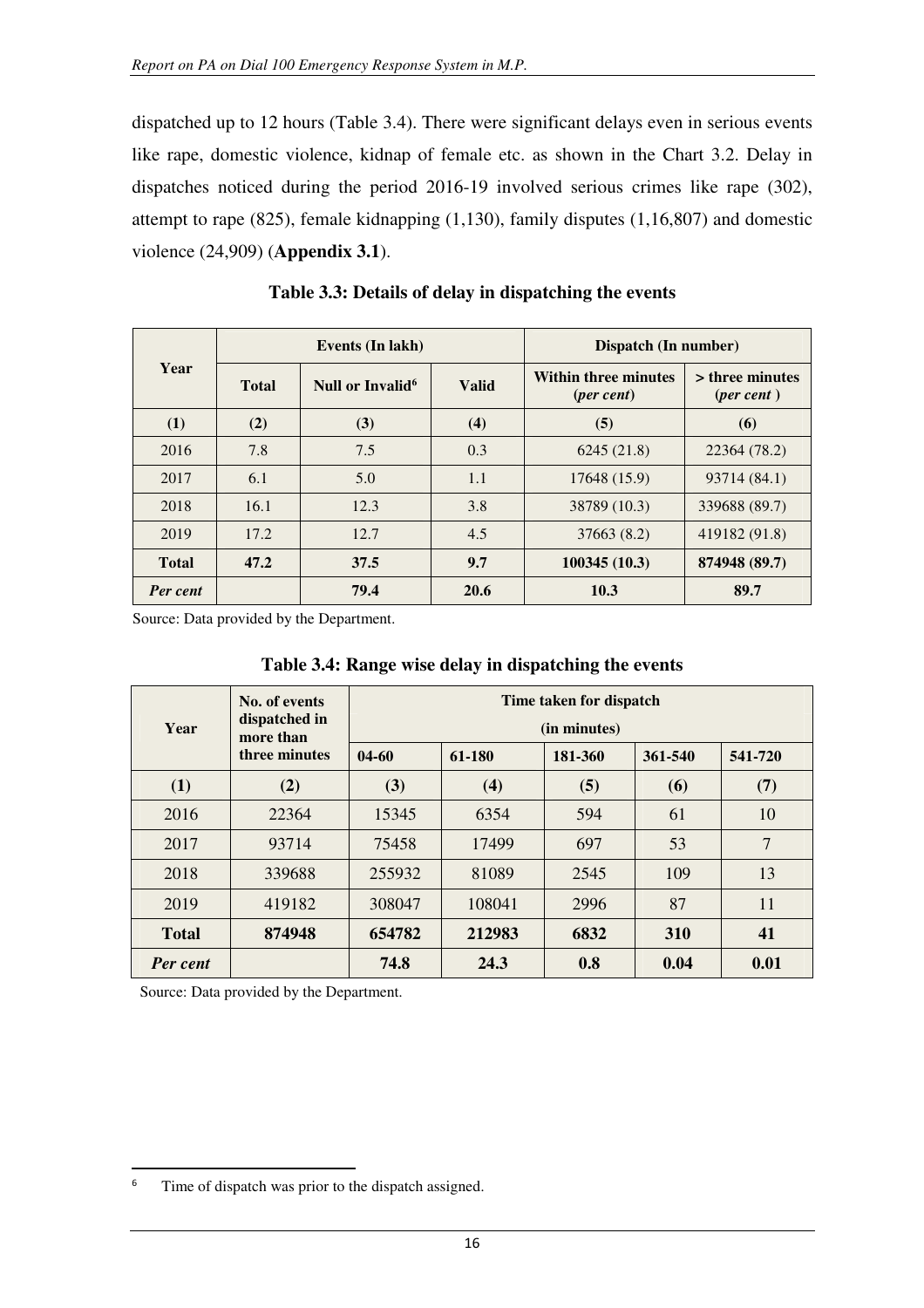

CHART 3.2 Delay in dispatch of FRVs in women related events

The delay in dispatch defeats the objective of Dial 100 system to provide rapid response to distress calls. The Government stated (August 2021) that the event once received by the dispatcher was immediately transferred to the concerned FRV, subject to the availability of the FRV at the event location. During peak hours, almost every FRV was assigned with twothree events and the system implemented during 2015 was capable of transferring single event to MDT at any point of time. Therefore, rest of the events were put in queue at the dispatcher end.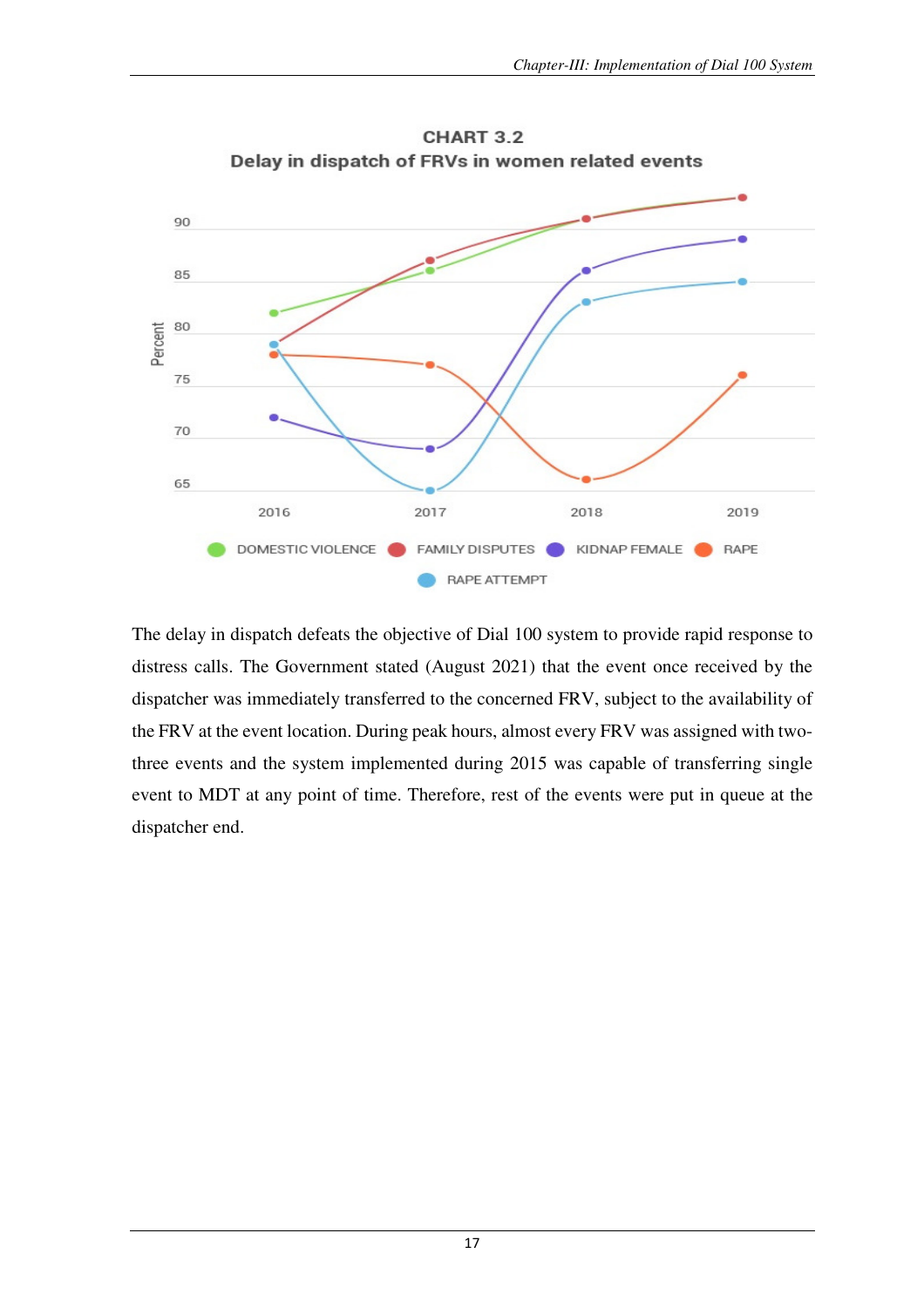We noted that the assessment of FRVs was based on a simplistic assumption of at least one FRV per police station. The other factors that impinge on the requirement of FRVs like



district-wise crime rate, types of crimes, geographical conditions, traffic and road conditions etc, were not considered while assessing the requirement. *This indicated that a proper analysis of the ground realities was not carried out at the intial stages of planning, itself. As a result the FRVs could not reach the scene within the targetted response time.* 

**Photo showing dispatchers' section**

Further we noted that the work of dispatchers was fixed district wise. Since the call details are not dynamically assigned to the dispatchers, load on each dispatcher varied on an average between 120 calls to 297 calls per day as given in *Appendix 3.2*. Our findings showed that the call load analysis was not effective, leading to skewed distribution of calls among dispatchers and consequently, delays in dispatch of calls.

In reply the Government stated (August 2021) that districts were assigned among the 24 dispatchers. In case of excess event load at a particular dispatch desk, it is distributed among the desks with less load. Reply is not acceptable as no such dynamic allocation among dispatchers was noticed during audit.

#### **3.2.2 Arrival of FRVs at the scene**

The Dial 100 envisaged that the FRV team— after receiving / acknowledging an event from the dispatcher —would reach the place of event (scene) within five minutes in urban areas and within 30 minutes in rural areas.

We noted that equipment which provide real time information like Mobile Data Terminals were being used non-sequentially (on an average, 49 *per cent)* during 2016-19 (Table 4.3 of para 4.2.1 of the Report refers). As a result, we could not draw an assurance on data correctness.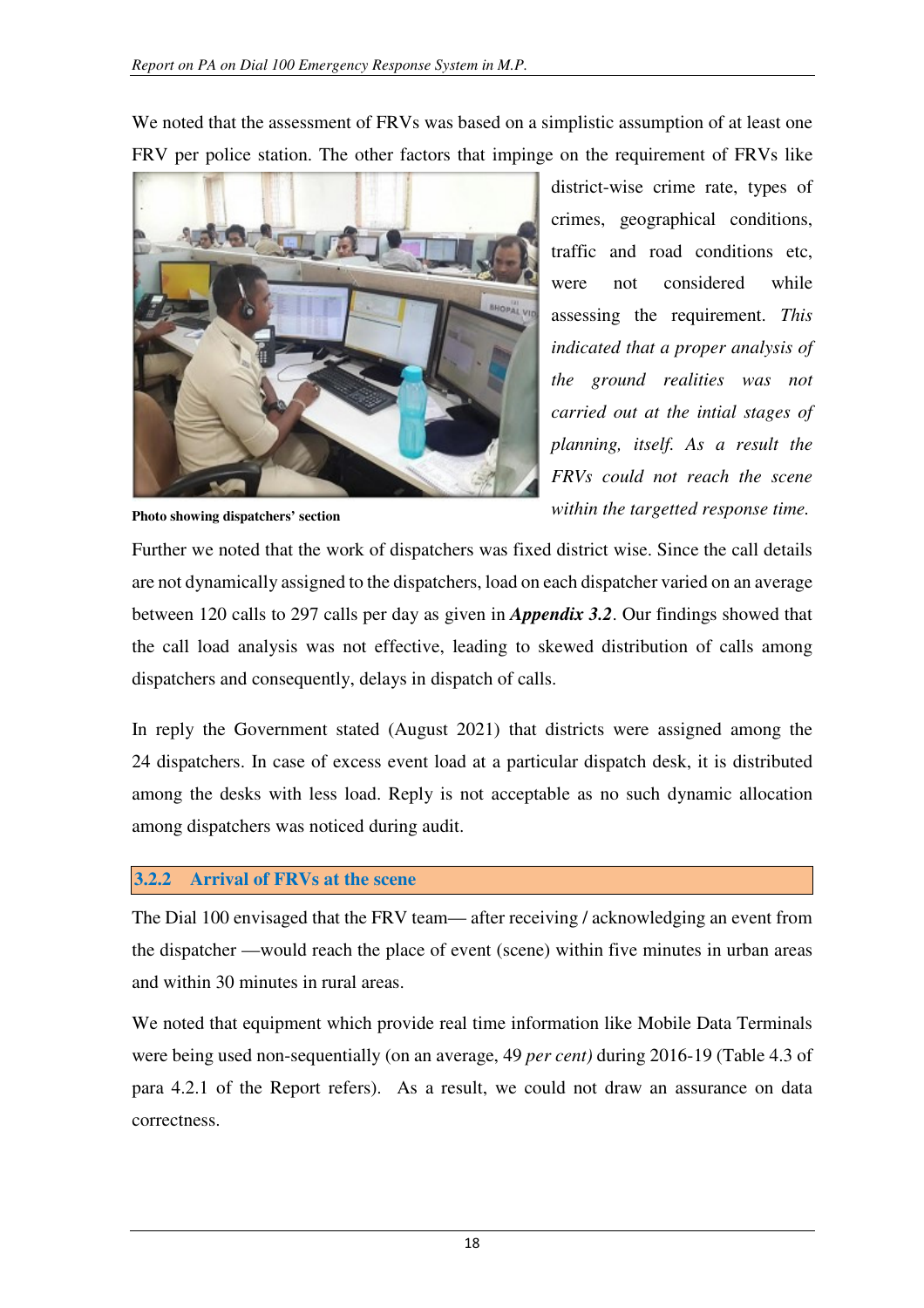Our analysis of the data dump showed that on an average, the FRVs reached the scene in 24 and 56 minutes after receiving a call in urban and rural areas respectively. FRVs reached the scene within five minutes in less than 13.2 *per cent* of the calls during the period 2016 – 2019 in urban areas. The adherence to the time schedule in rural areas was higher with the FRVs reaching the scene within 30 minutes in up to 59.9 *per cent* of the events. In respect of both urban and rural areas, the performance was erratic with significant variation on a year-to-year basis. Dispatched (DP) or FRV arrived (AR) events having null value were found in 51 *per cent* events during 2016-19. Thus, we could analyse delay in dispatching of events in only 49 *per cent* events. Details are shown in Table 3.5.

|              |              | Events (In lakh)       | Events not                                                                                                                      | Valid data                   |                                                   | <b>Events</b>                                                      | No. of                                   | <b>Events</b>                                                    |
|--------------|--------------|------------------------|---------------------------------------------------------------------------------------------------------------------------------|------------------------------|---------------------------------------------------|--------------------------------------------------------------------|------------------------------------------|------------------------------------------------------------------|
| Year         | <b>Total</b> | Null or<br>Invalid $7$ | in the<br>pertaining<br>events (for<br>to urban<br>urban and<br>and rural<br>rural<br>areas (In<br>areas)<br>nos.)<br>(In nos.) |                              | No. of<br>events<br>(Urban)<br>area)<br>(In nos.) | attended<br>within five<br>minutes (in<br>urban area)<br>(In nos.) | events<br>(Rural<br>area)<br>(In<br>nos. | attended<br>within 30<br>minutes (in<br>rural area)<br>(In nos.) |
| (1)          | (2)          | (3)                    | (4)                                                                                                                             | $(5) = (2) -$<br>$(3) - (4)$ | (6)                                               | (7)                                                                | (8)                                      | (9)                                                              |
| 2016         | 7.8          | 7.3                    | 345                                                                                                                             | 57268                        | 32460                                             | 4274(13.2%)                                                        | 24808                                    | 14849(59.9%)                                                     |
| 2017         | 6.1          | 2.5                    | 6123                                                                                                                            | 357105                       | 160272                                            | 14909(9.3%)                                                        | 196833                                   | 113841(57.8%)                                                    |
| 2018         | 16.1         | 7.4                    | 8016                                                                                                                            | 856618                       | 401414                                            | 37784(9.4%)                                                        | 455204                                   | 242594(53.3%)                                                    |
| 2019         | 17.2         | 6.8                    | 11342                                                                                                                           | 1028995                      | 450573<br>54864(12.2%)                            |                                                                    | 578422                                   | 314638(54.4%)                                                    |
| <b>Total</b> | 47.2         | 24.0                   | 25826                                                                                                                           | 2299986                      | 1044719                                           | 111831(10.7%)                                                      | 1255267                                  | $685922(54.6\%)$                                                 |
| Per cent     |              | 50.8                   | 0.5                                                                                                                             | 48.7                         | 45.4                                              | 10.7                                                               | 54.6                                     | 54.6                                                             |

**Table 3.5: Status of timely arrival of FRVs in Urban and Rural area** 

Source: Data provided by the Department.

We noted that FRVs reached the scene with delays in 2.5 lakh events during 2016-19. Out of these, delays only in arrival of FRVs was observed in 37,168 events ( 14.8 *per cent*) events whereas delay was attributable to both dispatch and arrival of FRVs in respect of 2,13,490 (85.2 *per cent*) events. Details are shown in Table 3.6.

l

<sup>7</sup> Time of arrival of FRV was prior to dispatch.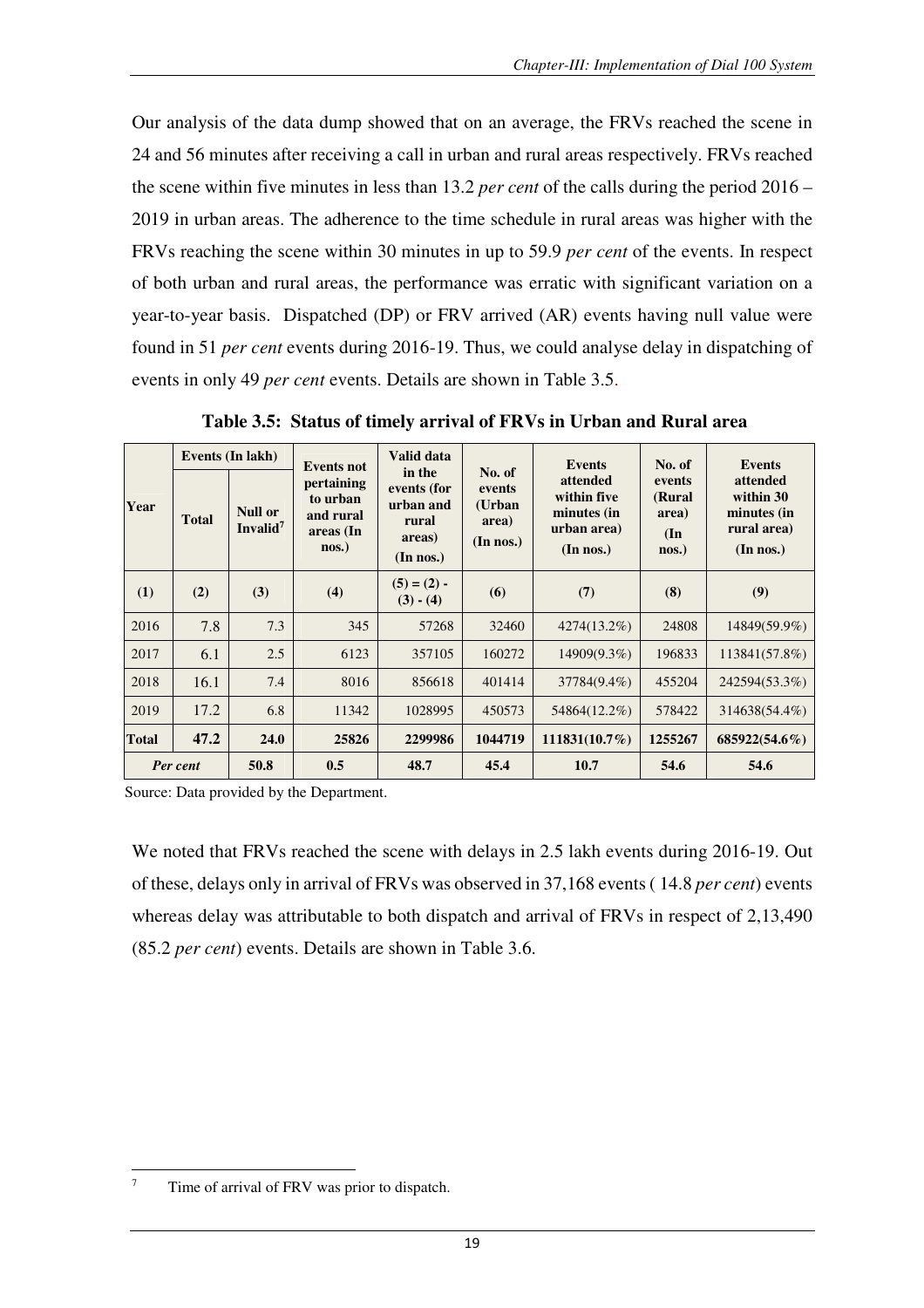|                 |                            |                      |         | <b>Events</b>                                                                                   |                                                                  |                                                                                                  |
|-----------------|----------------------------|----------------------|---------|-------------------------------------------------------------------------------------------------|------------------------------------------------------------------|--------------------------------------------------------------------------------------------------|
| Year            | <b>Total</b><br>(In lakhs) | With delay (In nos.) |         | <b>Having</b><br>value of DA,<br>DP and AR<br>and delay in<br>arrival <sup>8</sup><br>(In nos.) | Delay in<br>arrival<br>where<br>dispatch<br>in time<br>(In nos.) | Delay in<br>arrival due to<br>delay in<br>dispatch and<br>arrival of<br><b>FRVs</b><br>(In nos.) |
| 2016            | 7.8                        | Urban                | 28186   | 224                                                                                             | 108                                                              | 116                                                                                              |
|                 |                            | Rural                | 9959    | 63                                                                                              | 35                                                               | 28                                                                                               |
| 2017            | 6.1                        | Urban                | 145363  | 22772                                                                                           | 5097                                                             | 17675                                                                                            |
|                 |                            | Rural                | 82992   | 12909                                                                                           | 2527                                                             | 10382                                                                                            |
|                 | 16.1                       | Urban                | 363630  | 63646                                                                                           | 9599                                                             | 54047                                                                                            |
| 2018            |                            | Rural                | 212610  | 35099                                                                                           | 4661                                                             | 30438                                                                                            |
|                 |                            | Urban                | 395709  | 72336                                                                                           | 9997                                                             | 62339                                                                                            |
| 2019            | 17.2                       | Rural                | 263784  | 43609                                                                                           | 5144                                                             | 38465                                                                                            |
|                 |                            | Urban+Rural          | 1502233 | 250658                                                                                          | 37168                                                            | 213490                                                                                           |
| <b>Total</b>    | 47.2                       | <b>Urban</b>         | 932888  | 158978                                                                                          | 24801                                                            | 134177                                                                                           |
|                 |                            | <b>Rural</b>         | 569345  | 91680                                                                                           | 12367                                                            | 79313                                                                                            |
|                 |                            | Urban+Rural          |         |                                                                                                 | 14.8                                                             | 85.2                                                                                             |
| <b>Per cent</b> |                            | <b>Urban</b>         |         |                                                                                                 | 15.6                                                             | 84.4                                                                                             |
|                 |                            | <b>Rural</b>         |         |                                                                                                 | 13.5                                                             | 86.5                                                                                             |

| Table 3.6: FRVs reached the scene with delay due to delay in dispatch and arrival of FRVs |  |  |
|-------------------------------------------------------------------------------------------|--|--|
|                                                                                           |  |  |

(Source: Data provided by the Department)

 $\overline{a}$ 

We also noticed that FRVs reached the scene with delays ranging from 31 to 720 minutes. Details are shown in Table 3.7. These included serious events like rape, domestic violence, and kidnap of female etc. as shown in Chart 3.3. Further details are at *Appendix 3.3*.

|      | <b>Total</b>        |                                     | <b>Total No. of events</b> |           | Delay in arrival (in minutes) |        |         |         |         |  |  |  |
|------|---------------------|-------------------------------------|----------------------------|-----------|-------------------------------|--------|---------|---------|---------|--|--|--|
| Year | events<br>(In lakh) | where delay in<br>arrival (In nos.) |                            | $06 - 30$ | $31 - 60$                     | 61-180 | 181-360 | 361-540 | 541-720 |  |  |  |
| (1)  | (2)                 | (3)                                 | (4)                        | (5)       | (6)                           | (7)    | (8)     | (9)     | (10)    |  |  |  |
|      | 7.8                 | Urban                               | 28186                      | 22504     | 4646                          | 1013   | 17      |         |         |  |  |  |
| 2016 |                     | Rural                               | 9959                       |           | 7347                          | 2558   | 48      | 3       | 3       |  |  |  |
| 2017 | 6.1                 | Urban                               | 145363                     | 112983    | 24910                         | 7291   | 165     | 12      | 2       |  |  |  |
|      |                     | Rural                               | 82992                      |           | 58003                         | 24302  | 654     | 27      | 6       |  |  |  |
| 2018 |                     | Urban                               | 363630                     | 277174    | 67556                         | 18555  | 325     | 14      | 6       |  |  |  |
|      | 16.1                | Rural                               | 212610                     |           | 148081                        | 63341  | 1155    | 27      | 6       |  |  |  |

**Table 3.7: Range wise delay in reaching of FRVs** 

<sup>8</sup> Calculation was done in two stage: (1) the difference of valid data (excluding Null  $&$  Invalid data entries) of AR and DP for calculating delay in arrival of FRVs, and (2) the difference of valid data (excluding Null & Invalid data entries) of DP and DA for calculating position of dispatches of FRVs*.*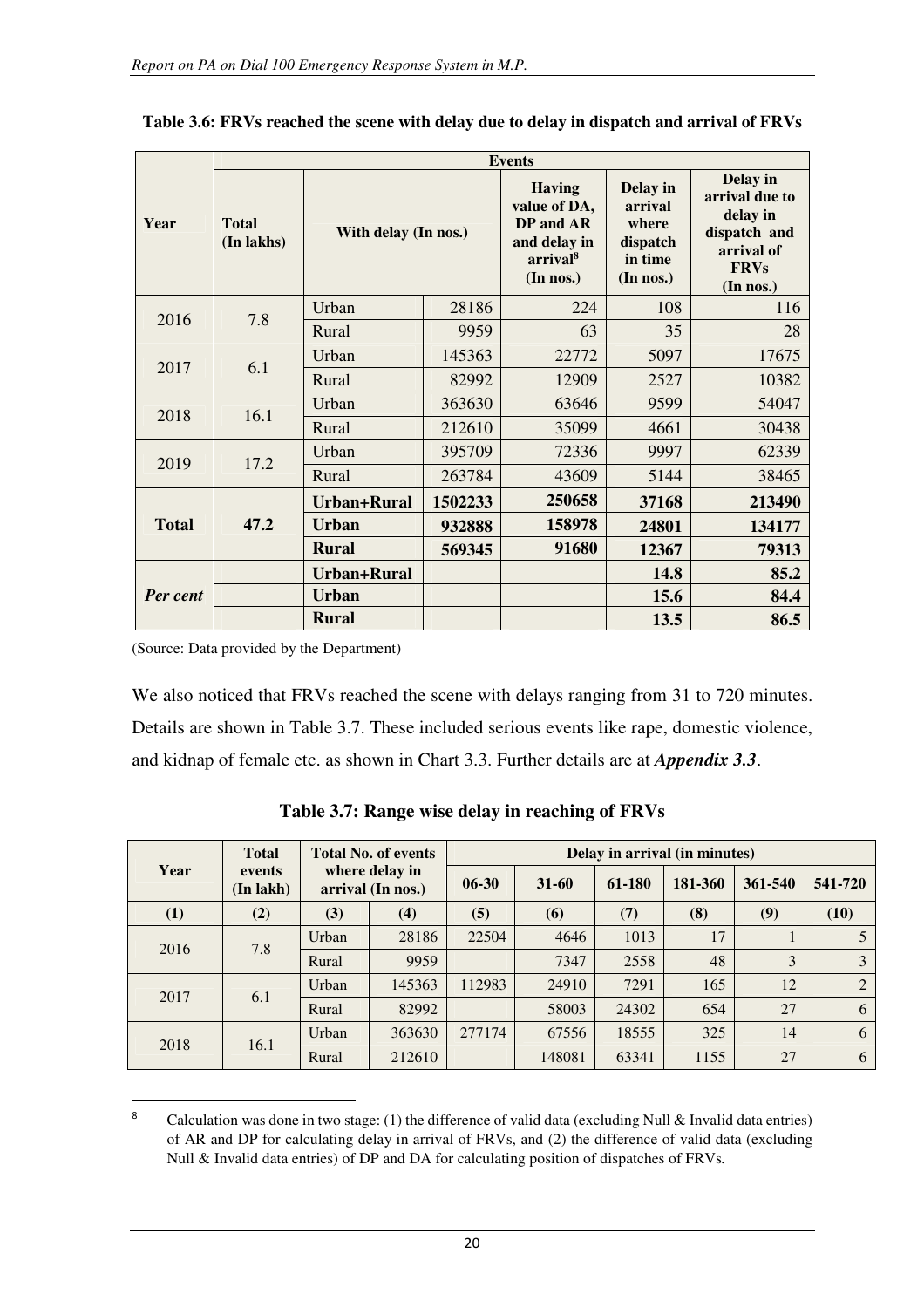| (1)          | (2)  | (3)                    | (4)     | (5)              | (6)    | (7)    | (8)   | (9)   | (10)  |
|--------------|------|------------------------|---------|------------------|--------|--------|-------|-------|-------|
| 2019         |      | Urban                  | 395709  | 291265           | 79417  | 24601  | 414   | 9     | 3     |
|              | 17.2 | Rural                  | 263784  |                  | 182309 | 79932  | 1504  | 32    | 7     |
|              |      | <b>Urban</b><br>+Rural | 1502233 | 703926           | 572269 | 221593 | 4282  | 125   | 38    |
| <b>Total</b> | 47.2 | <b>Urban</b>           | 932888  | 703926           | 176529 | 51460  | 921   | 36    | 16    |
|              |      | <b>Rural</b>           | 569345  | $\boldsymbol{0}$ | 395740 | 170133 | 3361  | 89    | 22    |
| Per cent     |      | Urban+<br><b>Rural</b> | 65.3    | 46.859           | 38.095 | 14.751 | 0.285 | 0.008 | 0.003 |
|              |      | <b>Urban</b>           | 89.3    | 75.457           | 18.923 | 5.516  | 0.099 | 0.004 | 0.002 |
|              |      | <b>Rural</b>           | 45.4    | 0.000            | 69.508 | 29.882 | 0.590 | 0.016 | 0.004 |

Source : Data provided by the Department.



CHART 3.3 Delay in arrival of FRVs in women related events

*We noticed that there was no improvement in the response time to distress calls over the period 2016-19. The delayed responses were not appropriately analysed for remedial actions by officers who were responsible for monitoring the operation of the system.* 

In reply the Government stated (August 2021) that FRV response time was dependent on multiple factors like multiple events assigned to the FRV in peak hours, high load of active events, number of events increasing significantly during festival days and caller not able to